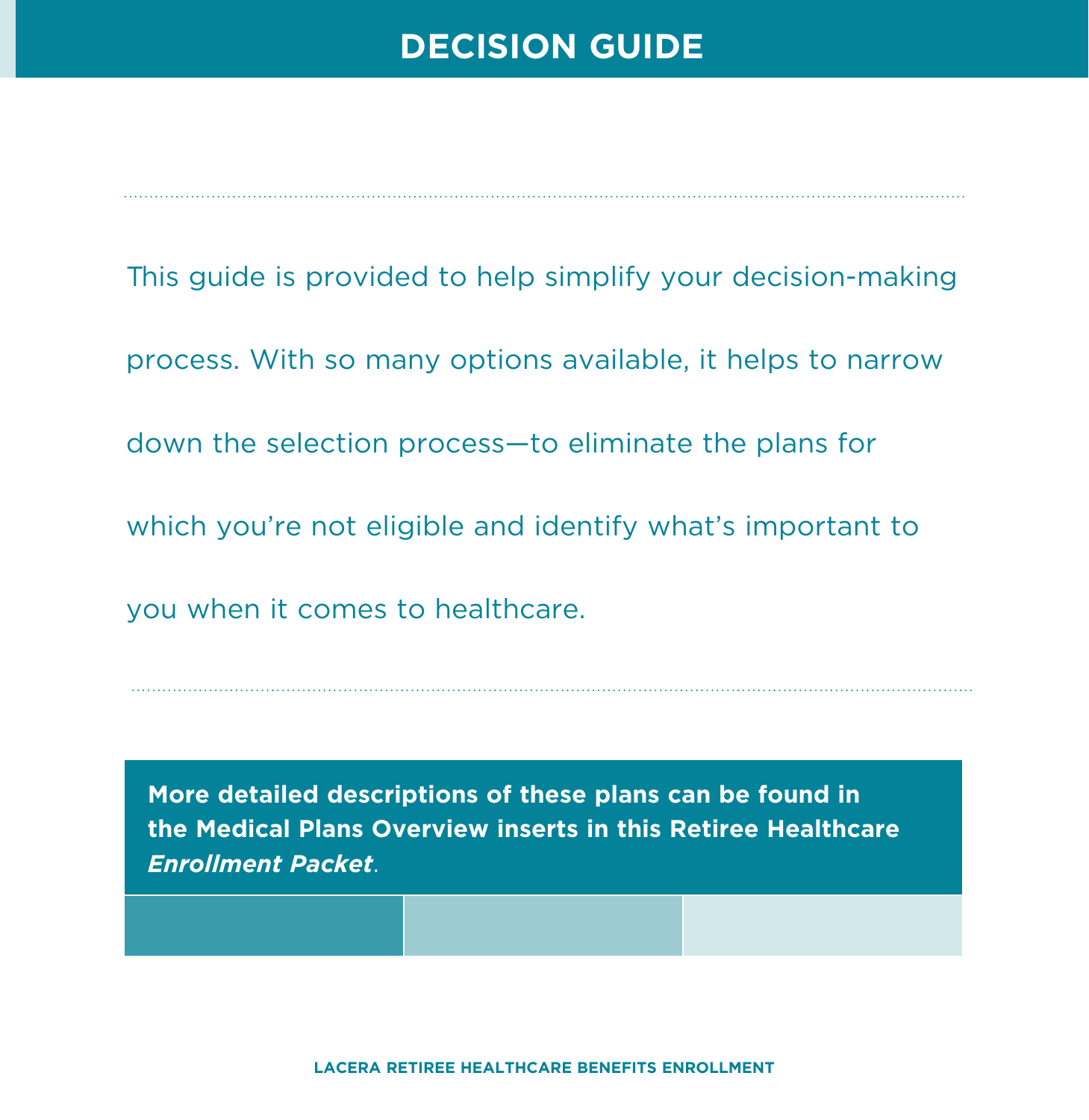### **You and your eligible dependents are age 65 or older and currently enrolled in Medicare Parts A and B…**

| <b>Points to Consider</b>                                                                                                                                                                                                                                                                                                                        | You and Your Eligible Dependents May Select                                                                                                                                                                                                                                                                                                                                                                                                                                                                                                                                     |
|--------------------------------------------------------------------------------------------------------------------------------------------------------------------------------------------------------------------------------------------------------------------------------------------------------------------------------------------------|---------------------------------------------------------------------------------------------------------------------------------------------------------------------------------------------------------------------------------------------------------------------------------------------------------------------------------------------------------------------------------------------------------------------------------------------------------------------------------------------------------------------------------------------------------------------------------|
| Any LACERA-administered Medicare Advantage<br>Prescription Drug Plan (MA-PD) HMOs or the<br>Medicare supplement plan you enroll in will<br>provide you with tax-free reimbursement for<br>Part B premiums (standard rates)—quite a plus!                                                                                                         | an MA-PD HMO plan such as Kaiser Permanente<br><b>Senior Advantage, UnitedHealthcare Medicare</b><br>Advantage, Cigna-Health Spring Preferred with<br>Rx (available in Maricopa County and Apache<br>Junction, Pinal County, Arizona) or SCAN<br><b>Health Plan</b><br><b>Anthem Blue Cross III-the Medicare</b><br>or<br>supplement plan<br>an HMO plan such as <b>Kaiser Permanente or</b><br>or<br>Cigna Network Model Plan<br>an indemnity plan such as <b>Anthem Blue</b><br><b>or</b><br>Cross I, Anthem Blue Cross II or Anthem<br><b>Blue Cross Prudent Buyer Plan.</b> |
| ■ Using providers in the Anthem Blue Cross                                                                                                                                                                                                                                                                                                       |                                                                                                                                                                                                                                                                                                                                                                                                                                                                                                                                                                                 |
| Prudent Buyer network can save you money.                                                                                                                                                                                                                                                                                                        |                                                                                                                                                                                                                                                                                                                                                                                                                                                                                                                                                                                 |
| All HMOs are subject to certain ZIP code<br>area restrictions.                                                                                                                                                                                                                                                                                   |                                                                                                                                                                                                                                                                                                                                                                                                                                                                                                                                                                                 |
| ■ Cigna-Health Spring Preferred with Rx is                                                                                                                                                                                                                                                                                                       |                                                                                                                                                                                                                                                                                                                                                                                                                                                                                                                                                                                 |
| available in Maricopa County and Apache<br>Junction, Pinal County, Arizona.                                                                                                                                                                                                                                                                      |                                                                                                                                                                                                                                                                                                                                                                                                                                                                                                                                                                                 |
| The LACERA-administered SCAN Health Plan<br>now serves seniors with Medicare Parts A &<br>B in Sonoma, Napa Valley, Santa Clara, San<br>Francisco, San Joaquin, and Marin Counties in<br>Northern California. SCAN is also available in<br>the following counties: Los Angeles, Orange,<br>Riverside, San Bernardino, San Diego, and<br>Ventura. |                                                                                                                                                                                                                                                                                                                                                                                                                                                                                                                                                                                 |

<sup>1</sup> The County reimburses members for the amount of their Medicare Part B premiums (standard rate only) on a tax-free basis if the following conditions are met:

- You are enrolled in Medicare Part A and Medicare Part B.
- You are enrolled in a LACERA-administered Medicare HMO plan or Medicare supplement plan.
- ◆ You are paying for your Medicare Part B premium yourself.
- You are not being reimbursed for your Medicare Part B premium by another agency, for example: other employer, State.

The reimbursement program is subject to annual review by the County of Los Angeles Board of Supervisors. The reimbursement is added to your LACERA net allowance.

Paying your Medicare Part B premium to Social Security:

- $\sqrt{\ }$  Taken out of your monthly Social Security payments, or
- $\sqrt{\phantom{a}}$  Medicare sends a bill every 3 months, or
- Deducted from your bank account using Medicare "Easy Pay."

For questions about your Medicare Part B premium payments, **contact Medicare at 1-800-633-4227, or visit their website – www.medicare.gov or Social Security Administration at 1-800-772-1213, or visit their website – www.ssa.gov.**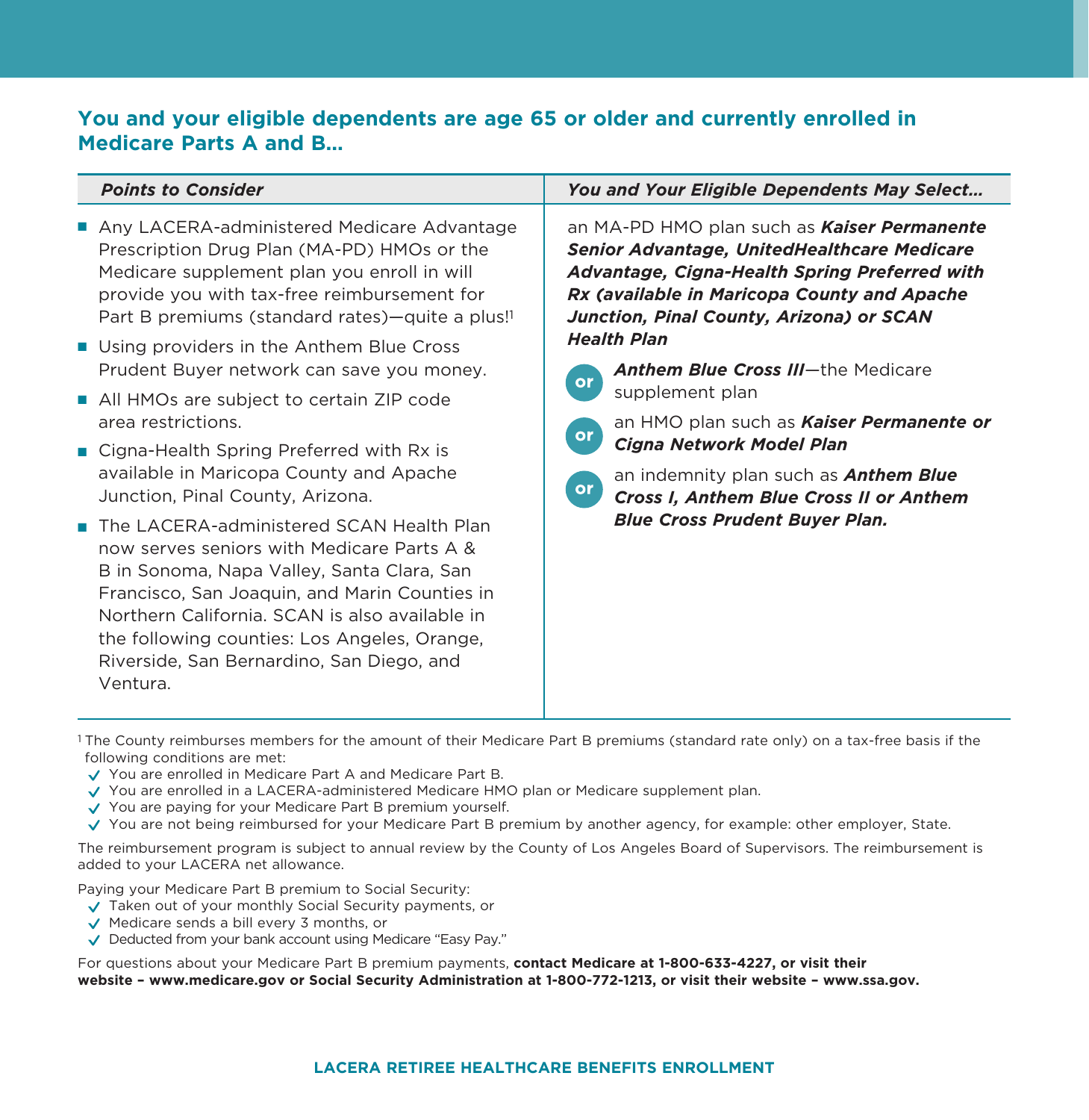# **You and your eligible dependents are under age 65 and do not have Medicare…**

| <b>Points to Consider</b>                                                                                                                                                                                                                | You and Your Eligible Dependents May Select                                                                                                                                                                                                                                                                                           |
|------------------------------------------------------------------------------------------------------------------------------------------------------------------------------------------------------------------------------------------|---------------------------------------------------------------------------------------------------------------------------------------------------------------------------------------------------------------------------------------------------------------------------------------------------------------------------------------|
| ■ If you enroll in an HMO plan, you pick a primary<br>care physician, you have no claim forms, no<br>deductibles and no annual dollar maximums, but<br>you cannot go outside of the plan to receive<br>treatment except in an emergency. | an indemnity plan such as <b>Anthem Blue Cross I,</b><br><b>Anthem Blue Cross II or Anthem Blue Cross</b><br><b>Prudent Buyer Plan</b><br>an HMO plan such as <b>Kaiser Permanente</b> ,<br><b>or</b><br>Cigna Network Model Plan or<br><b>UnitedHealthcare</b> (you may only enroll in<br>UnitedHealthcare if you are under age 65). |
| Anthem Blue Cross II has a network of hospitals<br>that can save you money if you ever need to be<br>hospitalized.                                                                                                                       |                                                                                                                                                                                                                                                                                                                                       |
| Anthem Blue Cross I has very limited hospital<br>(room and board) benefits!                                                                                                                                                              |                                                                                                                                                                                                                                                                                                                                       |
| ■ Using providers in the Anthem Blue Cross<br>Prudent Buyer network (which Anthem Blue<br>Cross I and Anthem Blue Cross II also utilize)<br>can save you money.                                                                          |                                                                                                                                                                                                                                                                                                                                       |
| All HMOs are subject to certain ZIP code<br>area restrictions.                                                                                                                                                                           |                                                                                                                                                                                                                                                                                                                                       |